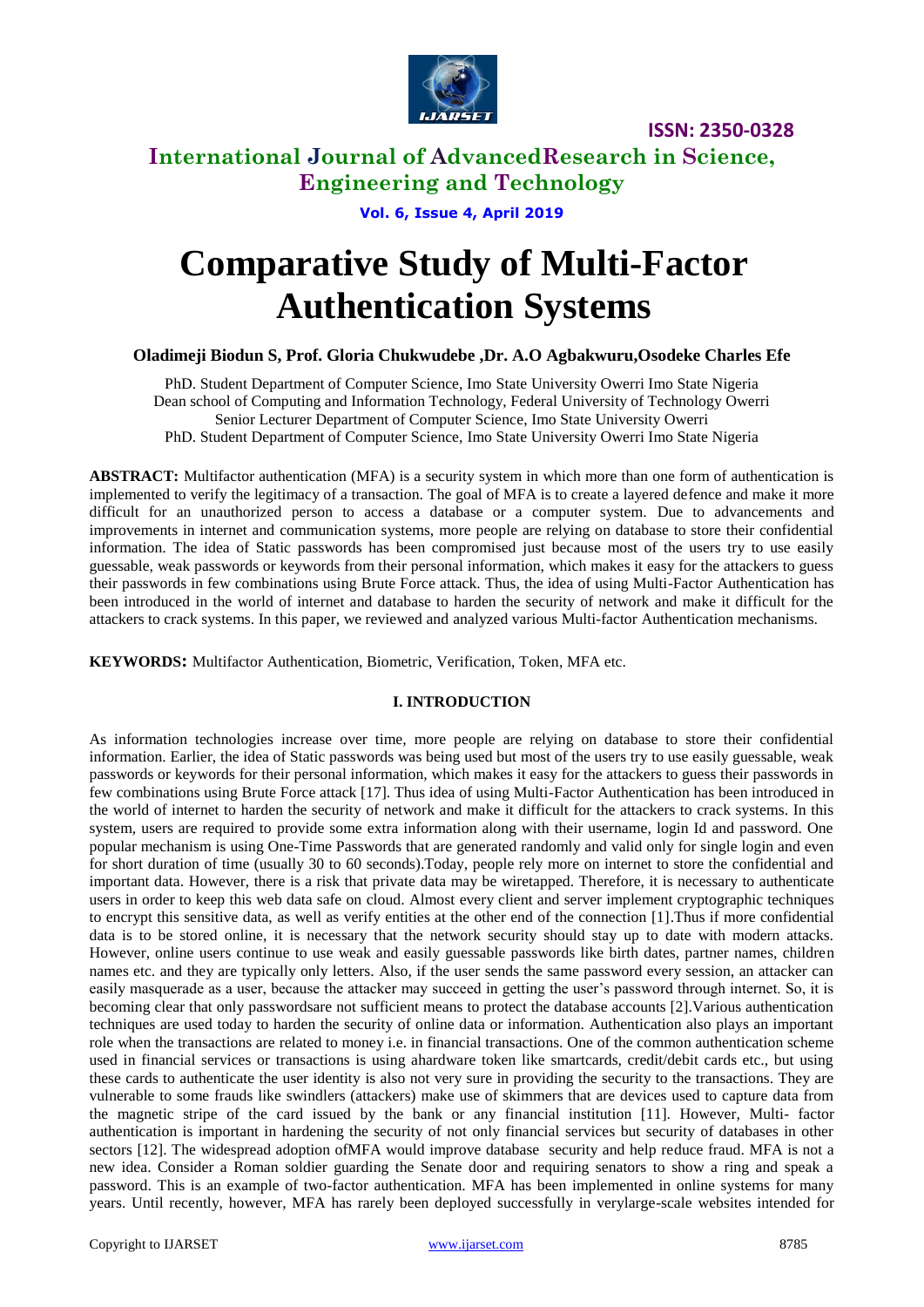

# **International Journal of AdvancedResearch in Science, Engineering and Technology**

# **Vol. 6, Issue 4, April 2019**

communities such as consumers. In the light of the increasing password attacks, practices are beginning to change. In this article, we discuss multifactor authentication and different methods to implement MFA [7]

#### **II. AUTHENTICATION ATTACKS**

Attacks regarding authentication are those which target a web site's method of validating the identity of a user, service or application. These are of the following types.

- a. Brute force attack
- b. Insufficient authentication
- c. Weak password recovery validation
- d. Information verification
- e. Password hints
- f. Secret question and answer
- g. Shoulder surfing attack
- h. Phishing attack
- i. Reconnaisance attack.

#### **III. LITERATURE REVIEW**

**Uymatiao, Mariano Luis T., and William Emmanuel S. Yu** [2] **(2014)** collectively developed a mobile TOTP scheme using TLS seed exchange and encrypted offline keystroke. The main objective of this research is to build a model which combine differentauthentication systems together, compare them based on some parameters and recommend which method is best at a particular time. It involves seed exchange to a software-based token through a login-protected Transport Layer Security (TLS/SSL) tunnel, encrypted local storage through a password-protected keystroke (BC UBER) with a strong key derivation function, and offline generation of one-time passwords through the TOTP algorithm. Authentication occurs through the use of a shared secret (the seed) to verify the correctness of the one-time password used to authenticate.

**Collin Mulliner, Ravishankar Borgaonkar, Patrick Stewin and Jean-Pierre Seifert** [3] (2014) have worked on SMS-based One Time Passwords that were introduced to counter phishing and other attacks against various internet services like in Banking Services. Now days, these OTPs are used for authentication and authorization in various other applications. But they are also prone to very heavy attacks especially to Smartphone Trojans. Thus, they collectively study the security architecture of SMS OTP systems and study attacks. Also, they proposed a mechanism to secure SMS OTPs against common attacks and specifically against Smartphone Trojans.

**Michiel Appelman, Yannick Scheelen**[4] (2012) have analysed on Google's 2-step verification login system. In which, Google asked for a verification code in combination with username and password. This unique verification code can be generated via three methods i.e. verification code can be sent via email or to the mobile phone through voice call or a text message. Another way is Google introduces a special Smartphone application that generates verification codes on users Smartphone that are valid only for 30 seconds of time.

**Subashini K., and G. Sumithra** [5] (2014) have worked on Secure multimodal mobile authentication using one time password. There are several issues when it comes to security concerns in these numerous and varying industries with one common weak link being passwords. Most systems today rely on static passwords to verify the user's identity. However, such passwords come with major management security concerns. Users tend to use easy-to-guess passwords, use the same password in multiple accounts, write the passwords or store them on their machines, etc.

**Himika Parmar, Nancy Nainan, and Sumaiya Thaseen** [8] (2012) have collectively analyse on phishing attack and provides the need to prevent such phishing attacks. Thus based upon all this proposes not to use passwords and to authenticate a user without a text password. They proposed an authentication service that is image based and eliminates the need of text passwords. In which a user will receive OTPthrough the instant messaging service available in internet after image authentication. The OTP then can be used by user to access their personal accounts. It integrates Image based authentication and HMAC based one time password to achieve high level of security in authenticating the user over the internet.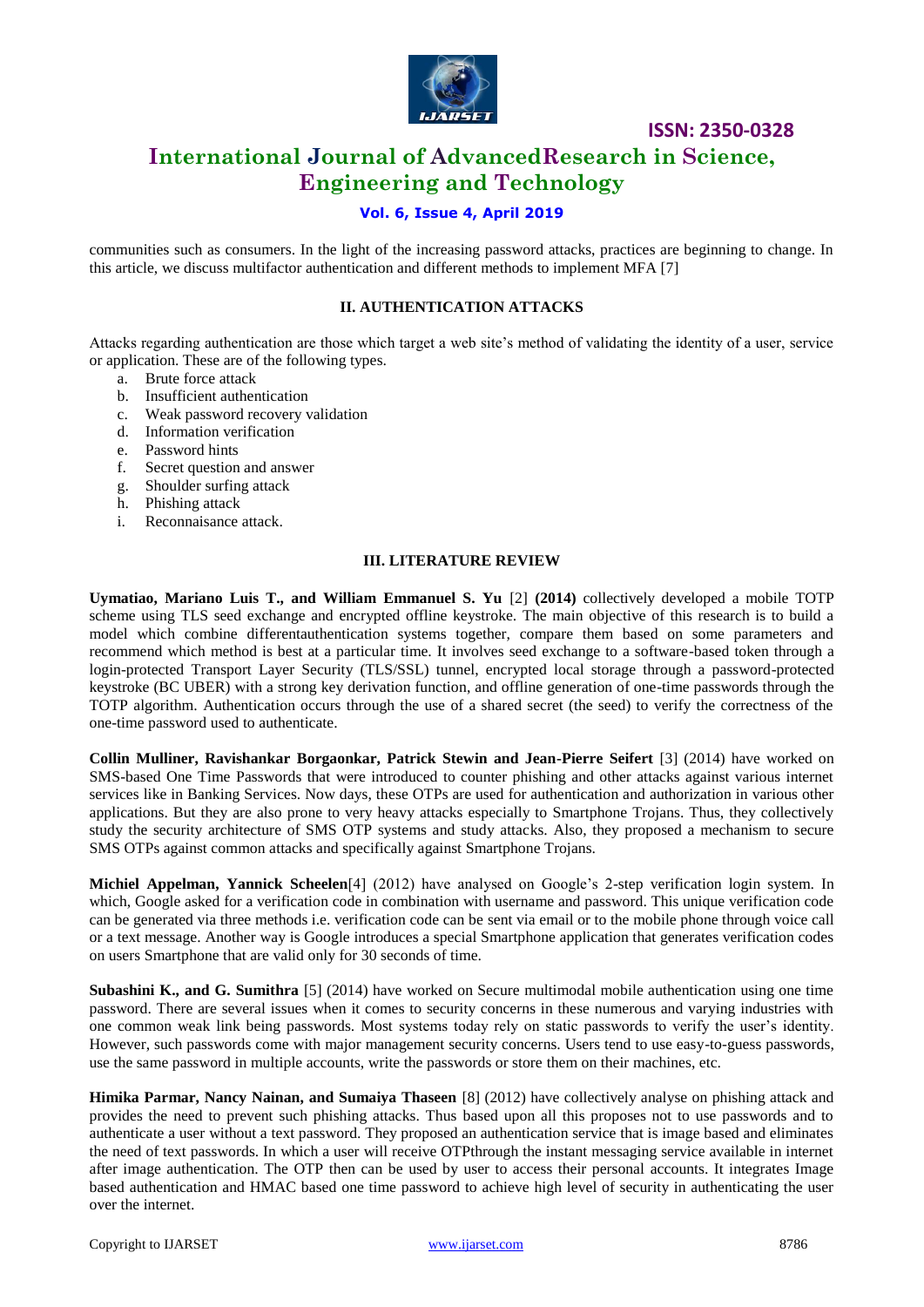

# **International Journal of AdvancedResearch in Science, Engineering and Technology**

**Vol. 6, Issue 4, April 2019**

**Nitin Mujal, R. Moona** [11] (2009) described a secure and cost effective transaction model for financial services. As with the advent of the e-commerce, it has become much easier for the intruders or attackers to sit in non-descriptive location and quietly siphon away the money from the service users. Thus also the financial service outlets like Automated Teller Machine (ATM), Point of sale (PoS) terminal, online payments have also been an easy target. As the users are forced to trust a service outlet to be authentic but actually they can be spoofed and also a spoofed outlet can collect the account information of the users and can use the same to do financial transactions. These outlets are also very expensive to implement. Thus a secure and cost effective model has been proposed to overcome various securities and cost related issues of financial service models. It is cost effective such that financial services can also reach to the rural population and contribute to rural development.

**M.M. Mohammed, M. Elsadig** [26](2013) provided a multi-layer of multi factors authentication model for Online Banking Services. The security risks of internet banking have always been a matter of concern for the service providers as well as for the users. Various online environments like internet banking, electronic transactions and financial services have been analyzed to identify the characteristics and issues of existing authentication methods in order to present a user authentication level system model that is suitable for different online services. Multi-factor Authentication has been integrated with multi layer authentication techniques in order to produce a standard layered multi factor authentication model suitable for different online banking services suitable based on risk assessment criteria. The proposed model includes 5 levels such that each level contains one or combination of various authentication factors such as knowledge-based, possession based, or biometric based factors. The standard model is compared to multi layering guidelines and it shows improvement and fulfilment of authentication needs.

**Hojin Seo, Huy Kang Kim** [13] (2011) proposed a novel approach to prevent e-financial incidents by analyzing the input patterns of mobile banking users such as how long it takes by the user to input data into a mobile phone, and the normal finger pressure levels when user inputs through a touch screen. This can help in distinguishing the differences between the legitimate user's usage pattern and an attacker's usage pattern. This proposed method shows high accuracy and is effective in preventing e-financial incidents.

#### **IV. AUTHENTICATION TECHNIQUES**

#### **A) SINGLE FACTOR/KNOWLEDGE-BASED AUTHENTICATION**

This type of authentication technique consists of text based that uses passwords or Personal Identification Numbers (PINs) and graphic based authentication that uses graphics for authentication. Knowledge based authentication uses secret information [1]. When user provides some information to authenticate himself as a legitimate user, the system processes this information and suggests whether the user is legitimate or not. Knowledge based authentication is based on " Something You Know " assumption, in which the user types a password to login to a computer or enters his Personal Identification Number (PIN) to access his/her bank account from an ATM [15]. The classic form of single factor authentication is userID and Password. Where the user claims his/her identity by presenting a userID to the IT access control system. The system then checks the password for the claimed identity against its secure list of known identities and passwords. If the userID and Password pair, entered by the user, match the UserId and password stored in the IT access control system, then the user is judged to be authentic and given access to the system.

## **B) TWO-FACTIOR/TOKEN BASED AUTHENTICATION**

This scheme uses some physical items called tokens such as smart cards, passports and physical keys. Authentication token or simply a token may be a physical device that an authorized user of computer is given to aid in authentication. Such a token may be physically connected or plugged into the client system. The term may refer to software token as well. Hardware tokens are typically small enough to be carried out in a pocket or purse and often are designed to attach to the user's keychain. Some may store cryptographic keys such as a digital signatures or biometric data such as a fingerprint. Other may include small keypads to allow the entry of a PIN [18].Token based authentication is based on " Something You Have " assumption, in which the user carries a wallet full of credentials ( a driver's license, credit card, a university IDcard) to certify his/her identity ( as a driver, as a credit worthy consumer, or as a student).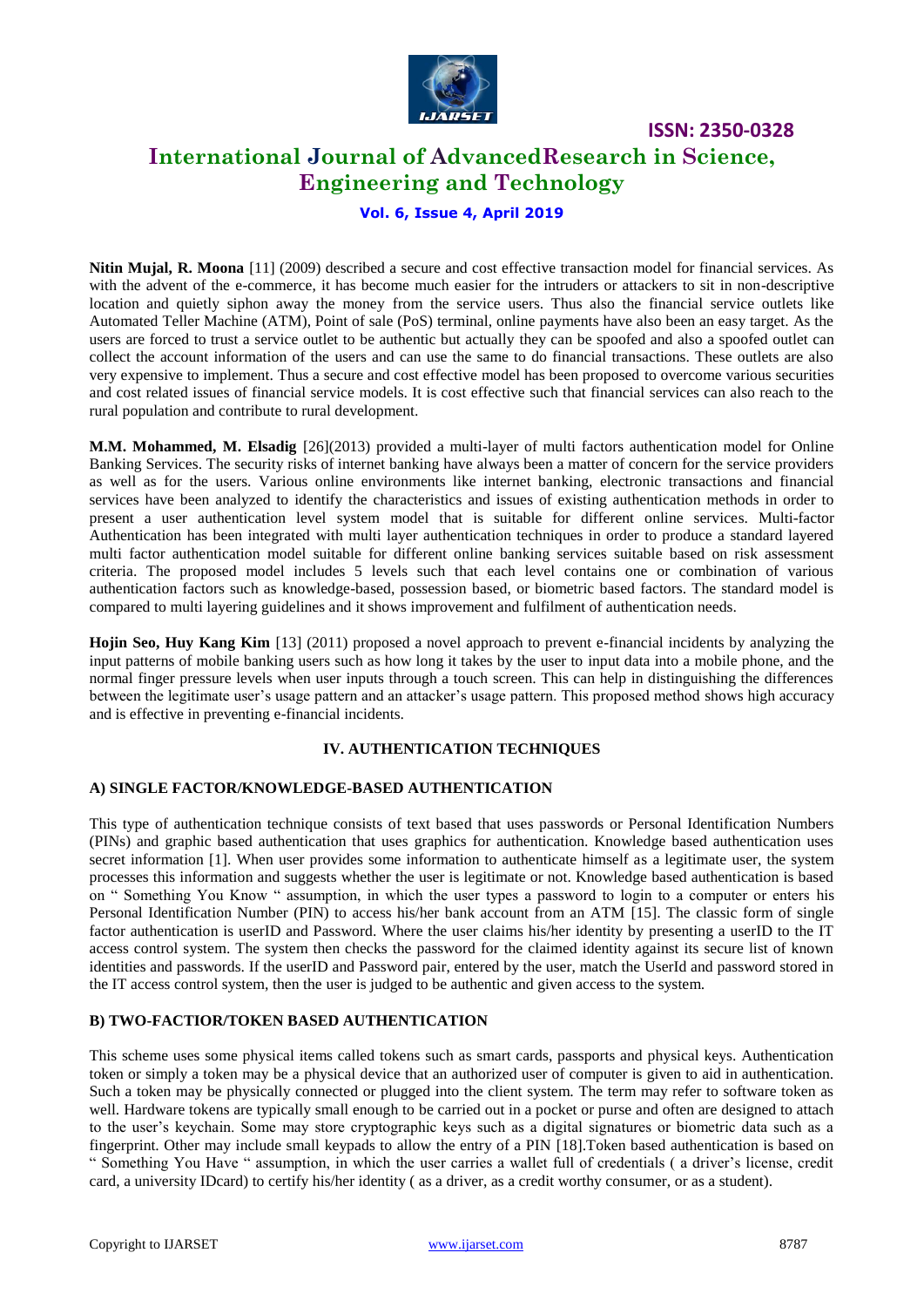

# **International Journal of AdvancedResearch in Science, Engineering and Technology**

# **Vol. 6, Issue 4, April 2019**

This system uses both forms of authentication. i.e. it involves using " Something You Know"( i.e. a PIN) and " Something You Have"( i.e. a token). Most widely used forms of two factor authentication are.

(i) Automated Teller Machine(ATM) or Cashpoint Machine Card and PIN.

(ii) Access Control Token and PIN.

At an ATM, the user puts his/her Cashpoint/ATM card into the ATM and the ATM requests the user to enter his/her PIN. The information held on magnetic stripe of the card together with the PIN, encrypted in a secure block of data, is sent to the Bank's Central Authentication System, where the PIN entered by the user, is compared with the PIN held on file against the user's account number and details [11]. However, in this scheme, personally designed unique information is used as token. Each user is registered against that unique token which becomes his identifying label of the token. Stored information is presented to the system (e.g. ATM card) as well as PIN code to authenticate a user.

#### **C) MULTI-FACTOR/BIOMETRIC-BASED AUTHENTICATION**

Multi-factor authentication or Biometric based authentication involves using an access control token such as smart card, a PIN to access the smart card and a biometric value held in the central database. The card is entered into a reader, the PIN is entered, the biometric is read and encrypted under a cryptographic key held on the smart card. The userID read from the smart card together with the encrypted biometric are sent to the central database, where the biometric can be decrypted and compared with the value on the central access control system/database [24]. It is to be noted that the user's PIN is not sent to the central access control system but is checked locally by the smart card. Biometrics is the technologies that analyze human characteristics for automated personal authentication. In this scheme, behavioral characters (i.e. voice signature, gait of a human) as well as psychological characters (i.e. Fingerprint, Hand, Iris, Retina, Face) describing human characteristics are used for authentication. Biometric based authentication is used for both authentication as well as for identification. In short, this system uses some physical or behavioral traits of a human for authentication [7]

#### **V. COMPARISON AMONG AUTHENTICATION TECHNIQUES**

Knowledge based authentication has the following flaws.

**(i)** It is harder to remember passwords for a long time. With the passage of time, as the user's need, when user involves in more than one password based authentication systems, it becomes difficult for the user to distinguish among passwords used for different applications and to correctly remember those passwords. As time goes on, and by using many password based applications, forgetfulness of passwords is more probable to occur [28].

**(ii)** When a user may have more than one account with different passwords, the leakage of one or more of them are just possible.

**(iii)** A password that is written down can be seen by others and can be stolen.

**(iv)** Passwords invented by people are devised to be easy to remember- a word in dictionary or a loved one's name, a telephone number or a keyboard pattern (i.e. "asdf") or some combination thereof. Unfortunately, a password drawn from that significantly smaller space will be considered easier to guess. This form of authentication is relatively weak because, the same password is used over and over again, giving many opportunities for it to be illicitly captured[8]

Two factor/ Token based authentication is considered to be stronger than Single factor/Knowledge based authentication system, where user's confidence can be increased beyond what Single factor/Knowledge based authentication method provides by requiring that multiple independent method be used to authenticate individuals. This is known as multi factor authentication and the combination of two independent methods is known as Two Factor authentication. Here ignorance of the " Something You Know" (a PIN) makes it difficult for an attacker to benefit from stealing the " Something You Have"(a bank card). As knowledge based and token based authentication techniques are considered to be very effective, but for the reason that passwords and tokens are liable to be stolen, forgotten or shared with some un-authorized users due to which credibility reduces [23]. On the one hand, software tokens are flexible and less expensive than the hardware based solution. But on the other hand, software tokens have the following flaws.

**(i)** Software tokens are inherently vulnerable to maleware and keylogger attacks. They typically try to retrieve the user's credentials when they are typed in.

**(ii)** Software tokens are vulnerable to visual spoofing attacks.

**(iii)** They need installation of token driver on the system.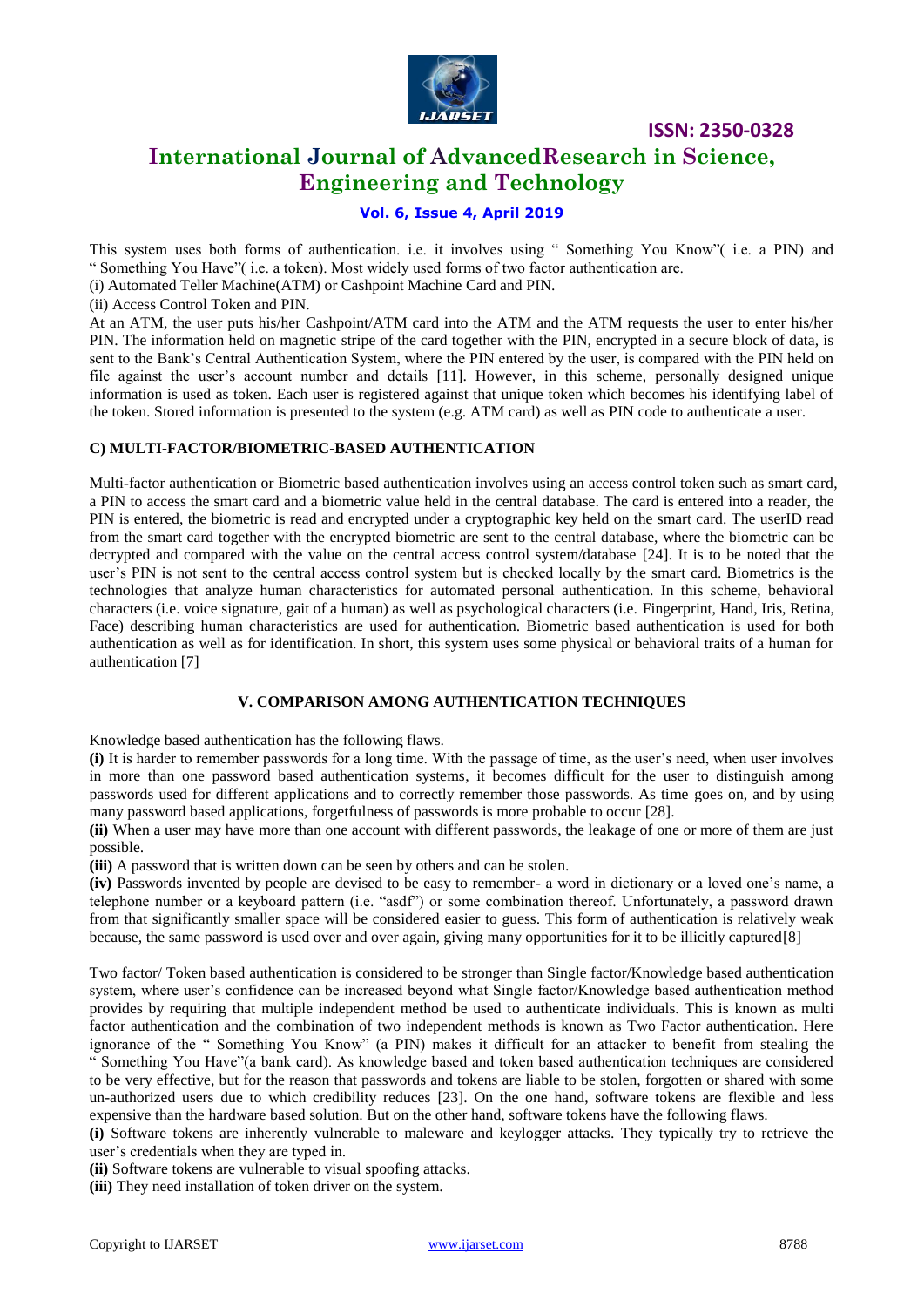

# **International Journal of AdvancedResearch in Science, Engineering and Technology**

## **Vol. 6, Issue 4, April 2019**

These problems are difficult to solve. However, keylogger attacks can be partially solved by displaying a keyboard on the client's screen having the user type in his credentials using this keyboard in a client-server architecture.Taking hardware token in consideration, carrying token all the times is inconvenient for users. Since biometric data cannot be readily changed, a user whose data has been leaked might be compelled to use different finger for authentication (e.g. in fingerprint authentication system) and so the possibility of reuse due to leakage of enrolled data is impossible as to impersonate the legitimate user for illegitimate purposes.[22]

#### **VI. BIOMETRIC COMPARISON**

As human present biometric data, a number of features extracted from that data are responsible for recognition process. The different biometric consists different biometric features, so this table representing biometrics with its features.

| <b>Biometrics</b>      | <b>Feature Description</b>                                            |  |  |  |  |  |
|------------------------|-----------------------------------------------------------------------|--|--|--|--|--|
| Iris                   | Texture of the iris such as freckles, coronas, strips, furrow, and    |  |  |  |  |  |
|                        | crypts                                                                |  |  |  |  |  |
| Retinal                | Vessel pattern in the retina of the eye as the blood vessels at the   |  |  |  |  |  |
|                        | back of the eye                                                       |  |  |  |  |  |
| <b>Finger Print</b>    | A friction Ridge curves-a raised portion, pore structure, indents and |  |  |  |  |  |
|                        | marks                                                                 |  |  |  |  |  |
| Palm Print             | Principal lines, wrinkles (secondary lines) and epidermal ridges      |  |  |  |  |  |
| <b>Hand Geometry</b>   | Estimation of length, width, thickness, shape and surface area of the |  |  |  |  |  |
|                        | hand.                                                                 |  |  |  |  |  |
| Face                   | Distance of specific facial features (eyes, nose, mouth)              |  |  |  |  |  |
| Ear                    | Dimension of the visible ear                                          |  |  |  |  |  |
| Shape of X-Rayed Teeth | Shape of continuous teeth                                             |  |  |  |  |  |
| <b>DNA</b>             | DNA code can be extracted from blood, hair, skin cells and other      |  |  |  |  |  |
|                        | bodily substances                                                     |  |  |  |  |  |
| Voice                  | Words, tone                                                           |  |  |  |  |  |
| Signature              | It measures pressure, direction, timing, acceleration and the length  |  |  |  |  |  |
|                        | of the strokes                                                        |  |  |  |  |  |
| <b>Typing Rhythm</b>   | Keystroke time interval                                               |  |  |  |  |  |

Table 6.1: Summary of Biometric Features Used for Authentication

Each biometric technology has its merit and shortcoming; it is difficult to make a comparison directly. Researchers have identified several factors for it (Jain et al, 1999). In table 6.2, High, Medium, and Low are denoted by H, M and L respectively. We can define first six characteristics as essential characteristic of biometric entities and last four as system dependent characteristic of biometric entities [18].

**Uniqueness:** Each individual should have features but different with other. It means distinctive information content. **Permanence:** The biometric should be sufficiently invariant over a certain period of time

**Universality:** The population coverage. Each individual should have the biometric feature.

**Measurability:** Measurable with simple technical equipment. It means simplicity of extraction.

**Comparability:** Simplicity of comparison between two templates as one is stored and second one is live template.

**Collectability:** How well can the identifiers be captured and quantified

**Invasiveness:** Introduction of instrument into a body part. For example DNA required blood for testing.

**Performance:** Accuracy, speed, security.

**Acceptability:** To which extent society is supporting.

**Circumvention:** The act of cheating someone.

Based on the above discussions, the researcher here under, built a table which summarizes Characteristics of Biometric **Entities**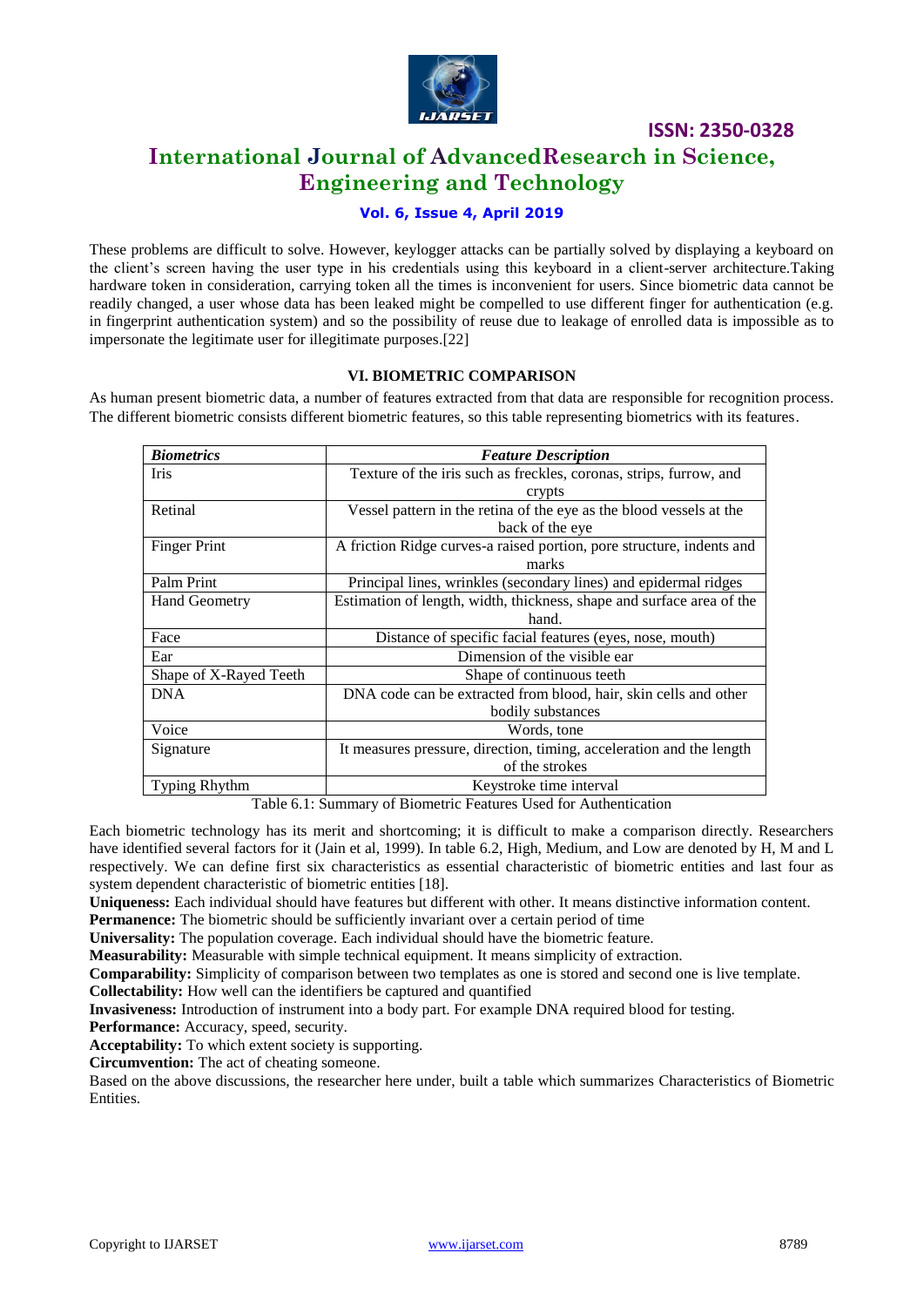

# **International Journal of AdvancedResearch in Science, Engineering and Technology**

|                                                                                                                                                                                                                                                                                                                                                                                                                                                                                                                                                                                                                                                                                                                                                                                                                                                                                                                                                                                                                                                                                                                                                                                                                                                                                                                                                                                                                                | Uniqueness   | Permanence                | Universality | Measurability              | Comparability | Collect ability | Invasiveness                                                | Performance    | Acceptability | Circumvention  |
|--------------------------------------------------------------------------------------------------------------------------------------------------------------------------------------------------------------------------------------------------------------------------------------------------------------------------------------------------------------------------------------------------------------------------------------------------------------------------------------------------------------------------------------------------------------------------------------------------------------------------------------------------------------------------------------------------------------------------------------------------------------------------------------------------------------------------------------------------------------------------------------------------------------------------------------------------------------------------------------------------------------------------------------------------------------------------------------------------------------------------------------------------------------------------------------------------------------------------------------------------------------------------------------------------------------------------------------------------------------------------------------------------------------------------------|--------------|---------------------------|--------------|----------------------------|---------------|-----------------|-------------------------------------------------------------|----------------|---------------|----------------|
| Iris                                                                                                                                                                                                                                                                                                                                                                                                                                                                                                                                                                                                                                                                                                                                                                                                                                                                                                                                                                                                                                                                                                                                                                                                                                                                                                                                                                                                                           | H            | $\boldsymbol{\mathrm{H}}$ | H            | $\mathbf{M}$               | M             | H               | M                                                           | $\, {\rm H}$   | $\mathbf{M}$  | $\mathbf{L}$   |
| Retina                                                                                                                                                                                                                                                                                                                                                                                                                                                                                                                                                                                                                                                                                                                                                                                                                                                                                                                                                                                                                                                                                                                                                                                                                                                                                                                                                                                                                         | H            | H                         | H            | $\mathbf{L}$               | M             | M               | $\, {\rm H}$                                                | $\, {\rm H}$   | L             | L              |
| Fingerprint                                                                                                                                                                                                                                                                                                                                                                                                                                                                                                                                                                                                                                                                                                                                                                                                                                                                                                                                                                                                                                                                                                                                                                                                                                                                                                                                                                                                                    | H            | H                         | $\mathbf M$  | H                          | M             | M               | M                                                           | M              | H             | M              |
| Palm Print                                                                                                                                                                                                                                                                                                                                                                                                                                                                                                                                                                                                                                                                                                                                                                                                                                                                                                                                                                                                                                                                                                                                                                                                                                                                                                                                                                                                                     | H            | H                         | $\mathbf M$  | H                          | M             | M               | M                                                           | M              | H             | M              |
| Hand<br>geometry                                                                                                                                                                                                                                                                                                                                                                                                                                                                                                                                                                                                                                                                                                                                                                                                                                                                                                                                                                                                                                                                                                                                                                                                                                                                                                                                                                                                               | M            | L                         | H            | H                          | M             | H               | M                                                           | M              | M             | M              |
| Face                                                                                                                                                                                                                                                                                                                                                                                                                                                                                                                                                                                                                                                                                                                                                                                                                                                                                                                                                                                                                                                                                                                                                                                                                                                                                                                                                                                                                           | M            | M                         | H            | M                          | L             | H               | $\mathbf{L}$                                                | L              | H             | H              |
| Ear                                                                                                                                                                                                                                                                                                                                                                                                                                                                                                                                                                                                                                                                                                                                                                                                                                                                                                                                                                                                                                                                                                                                                                                                                                                                                                                                                                                                                            | $\mathbf M$  | $\mathbf{M}$              | H            | M                          | $\mathbf{L}$  | M               | $\mathbf{L}$                                                | $\overline{L}$ | M             | $\overline{L}$ |
| Shape of X-<br>rayed teeth                                                                                                                                                                                                                                                                                                                                                                                                                                                                                                                                                                                                                                                                                                                                                                                                                                                                                                                                                                                                                                                                                                                                                                                                                                                                                                                                                                                                     | L            | L                         | M            | L                          | L             | M               | $\, {\rm H}$                                                | $\mathbf{L}$   | L             | H              |
| <b>DNA</b>                                                                                                                                                                                                                                                                                                                                                                                                                                                                                                                                                                                                                                                                                                                                                                                                                                                                                                                                                                                                                                                                                                                                                                                                                                                                                                                                                                                                                     | H            | H                         | H            | L                          | L             | L               | H                                                           | H              | H             | L              |
| Voice                                                                                                                                                                                                                                                                                                                                                                                                                                                                                                                                                                                                                                                                                                                                                                                                                                                                                                                                                                                                                                                                                                                                                                                                                                                                                                                                                                                                                          | $\mathbf{L}$ | L                         | $\mathbf M$  | M                          | L             | M               | $\mathbf{L}$                                                | L              | H             | H              |
| Signature                                                                                                                                                                                                                                                                                                                                                                                                                                                                                                                                                                                                                                                                                                                                                                                                                                                                                                                                                                                                                                                                                                                                                                                                                                                                                                                                                                                                                      | H            | L                         | L            | M                          | M             | H               | M                                                           | M              | H             | H              |
| Typing<br>Rhythm                                                                                                                                                                                                                                                                                                                                                                                                                                                                                                                                                                                                                                                                                                                                                                                                                                                                                                                                                                                                                                                                                                                                                                                                                                                                                                                                                                                                               | L            | L                         | L            | L                          | L             | M               | M                                                           | L              | L             | M              |
|                                                                                                                                                                                                                                                                                                                                                                                                                                                                                                                                                                                                                                                                                                                                                                                                                                                                                                                                                                                                                                                                                                                                                                                                                                                                                                                                                                                                                                |              |                           |              |                            |               |                 | Table 6.2: Summary of Characteristics of Biometric Entities |                |               |                |
|                                                                                                                                                                                                                                                                                                                                                                                                                                                                                                                                                                                                                                                                                                                                                                                                                                                                                                                                                                                                                                                                                                                                                                                                                                                                                                                                                                                                                                |              |                           |              | <b>VII. RECOMMENDATION</b> |               |                 |                                                             |                |               |                |
| From the tables above, we can conclude that combination of Biometrics with other authentication methods will go<br>long way in securing our databases. This is because Multi-Factor based authentication is considered to be the best an<br>strongest form of authentication techniques. It is far better than traditional authentication systems like knowledge base<br>and token based authentication systems because physiological or behavioral traits/ characteristics of a human cannot b<br>easily stolen. Biometrics is the only form of authentication that assures the physical presence of the user. MFA<br>hereby recommended for safety of database and network systems.<br><b>VIII. CONCLUSION</b><br>In this paper, we analyzed and compared different authentication systems and conclude that Multi-Factor/Biometria<br>based authentication technique is convenient, safe and reliable. It consists of password/PIN, username and one or mor<br>of Biometrics. This system is pattern recognition system in which a person is recognized based on features derive<br>from specific psychological or behavioral characteristics that the person possesses, which are harder to be theft of<br>stolen.<br><b>REFERENCES</b>                                                                                                                                                                                    |              |                           |              |                            |               |                 |                                                             |                |               |                |
| [1] Ramamohanarao, K., Gupta, K. K., Peng, T. and Leckie, C. "The Curse of Ease of Access to the Internet ", 2007.                                                                                                                                                                                                                                                                                                                                                                                                                                                                                                                                                                                                                                                                                                                                                                                                                                                                                                                                                                                                                                                                                                                                                                                                                                                                                                             |              |                           |              |                            |               |                 |                                                             |                |               |                |
| [2] Oppliger, R., Hauser, R., Basin, D., Rodenhaeuser, A. and Kaiser, B." A Proof of Concept Implementation of SSL-TLS session Aware Us<br>Authentication (TLS-SA) "<br>[3] Newman, R. and Beyah, R. " A Permormance Analysis of Authentication using Covert Timing Channels "<br>[4] Schlaeger, C. and Pernul, G. " Authentication and Authorization infrastructures in b2c e-commerce"<br>[5] SHU-ren, Z. " Authentication based on Feature of hand-written signature", 2007<br>[6] Sakata, K., Maeda, T., Matsushita, M., Sasakawa, K. and Tamaki, H. " Fingerprint Authentication Based on Matching Scores with other Data<br>2005<br>[7] ZHANG, Y. and ZHANG, D. " Authentication and Access Control in P2P Network", 2003<br>[8] Agostini, P.L. and Naggi, R. " Selecting Proper Authentication Mechanisms in Electronic Identity Management (EIDM): Open Issues"<br>[9] "Web Application Security Consortium: Threat Calssification", www.webappsec.org, version 1.00<br>[10] "The Web Security Report" www.websecurityreport.com, May 2007 Edition<br>[11] Noor, A. " Identity Protection Factor (IPF)"<br>[12] Mc Cune, J. M., Perrig, A., Reiter, M. K. "Seein-is-Believing: Using Camera Phones for Human Verifiable Authentication", November 2004.<br>[13] Misbahuddin, M., Premchand, P. and Govardhan, A. " A User Friendly Password Authenticated Key Agreement for Multi Server Environment<br>November 2009. |              |                           |              |                            |               |                 |                                                             |                |               |                |
| Copyright to IJARSET                                                                                                                                                                                                                                                                                                                                                                                                                                                                                                                                                                                                                                                                                                                                                                                                                                                                                                                                                                                                                                                                                                                                                                                                                                                                                                                                                                                                           |              |                           |              |                            |               | www.ijarset.com |                                                             |                |               | 8790           |

# **Vol. 6, Issue 4, April 2019**

## **VII. RECOMMENDATION**

#### **VIII. CONCLUSION**

#### **REFERENCES**

- [3] Newman, R. and Beyah, R. " A Permormance Analysis of Authentication using Covert Timing Channels "
- [4] Schlaeger, C. and Pernul, G. " Authentication and Authorization infrastructures in b2c e-commerce"
- [5] SHU-ren, Z. " Authentication based on Feature of hand-written signature", 2007

- [7] ZHANG, Y. and ZHANG, D. " Authentication and Access Control in P2P Network", 2003
- [8] Agostini, P.L. and Naggi, R. " Selecting Proper Authentication Mechanisms in Electronic Identity Management (EIDM): Open Issues"
- [9] "Web Application Security Consortium: Threat Calssification", www.webappsec.org, version 1.00
- [10] "The Web Security Report" www.websecurityreport.com, May 2007 Edition
- [11] Noor, A. " Identity Protection Factor (IPF)"
- [12] Mc Cune, J. M., Perrig, A., Reiter, M. K. "Seein-is-Believing: Using Camera Phones for Human Verifiable Authentication", November 2004. [13] Misbahuddin, M., Premchand, P. and Govardhan, A. " A User Friendly Password Authenticated Key Agreement for Multi Server Environment", November 2009.